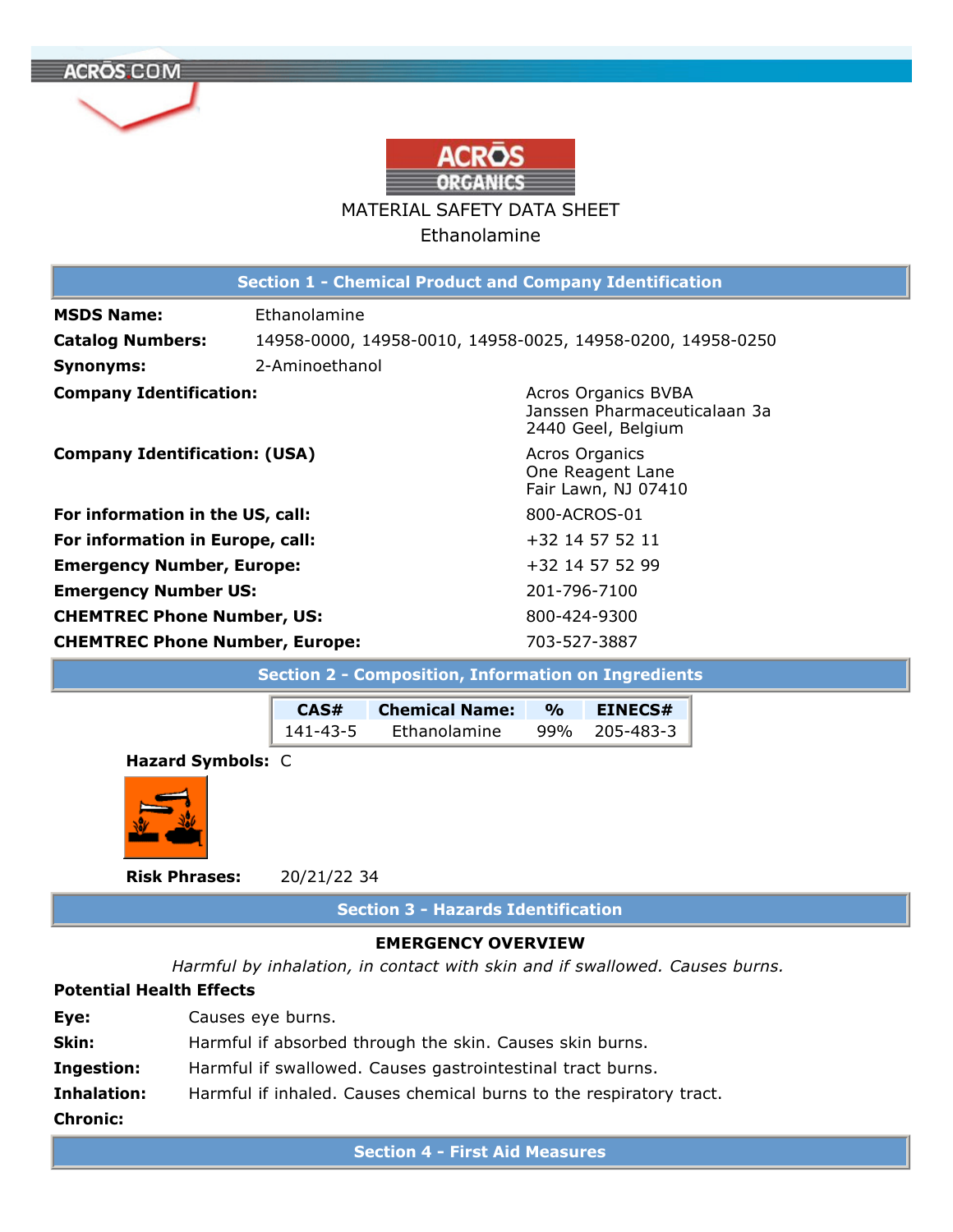| Eyes: | Flush eyes with plenty of water for at least 15 minutes, occasionally lifting the upper |
|-------|-----------------------------------------------------------------------------------------|
|       | and lower eyelids. Get medical aid immediately.                                         |

- **Skin:** Get medical aid immediately. Flush skin with plenty of water for at least 15 minutes while removing contaminated clothing and shoes.
- **Ingestion:** Get medical aid immediately. Wash mouth out with water.
- **Inhalation:** Get medical aid immediately. Remove from exposure and move to fresh air immediately. If not breathing, give artificial respiration. If breathing is difficult, give oxygen.

#### **Notes to Physician:**

|                                                                                                                                                                                                                                           | <b>Section 5 - Fire Fighting Measures</b>                                                                |  |  |  |  |
|-------------------------------------------------------------------------------------------------------------------------------------------------------------------------------------------------------------------------------------------|----------------------------------------------------------------------------------------------------------|--|--|--|--|
| General<br>As in any fire, wear a self-contained breathing apparatus in pressure-demand,<br>MSHA/NIOSH (approved or equivalent), and full protective gear. Will burn if involved in<br><b>Information:</b><br>a fire. Combustible liquid. |                                                                                                          |  |  |  |  |
| <b>Extinguishing</b><br>Media:                                                                                                                                                                                                            | In case of fire, use water, dry chemical, chemical foam, or alcohol-resistant foam.                      |  |  |  |  |
| <b>Section 6 - Accidental Release Measures</b>                                                                                                                                                                                            |                                                                                                          |  |  |  |  |
| General<br>Information:                                                                                                                                                                                                                   | Use proper personal protective equipment as indicated in Section 8.                                      |  |  |  |  |
| Spills/Leaks:                                                                                                                                                                                                                             | Absorb spill with inert material (e.g. vermiculite, sand or earth), then place in<br>suitable container. |  |  |  |  |
| <b>Section 7 - Handling and Storage</b>                                                                                                                                                                                                   |                                                                                                          |  |  |  |  |
| Avoid breathing dust, vapor, mist, or gas. Avoid contact with skin and eyes.<br>Handling:                                                                                                                                                 |                                                                                                          |  |  |  |  |

**Storage:** Store in a cool, dry place. Store in a tightly closed container. Store under nitrogen.

**Section 8 Exposure Controls, Personal Protection** 

## **Engineering Controls:**

Facilities storing or utilizing this material should be equipped with an eyewash facility and a safety shower. Use adequate ventilation to keep airborne concentrations low.

## **Exposure Limits**

 $CAS# 141-43-5$ :

United Kingdom, WEL - TWA: 3 ppm TWA; 7.6 mg/m3 TWA United Kingdom, WEL -STEL: 6 ppm STEL; 15 mg/m3 STEL United States OSHA: 3 ppm TWA; 6 mg/m3 TWA Belgium - TWA: 3 ppm VLE; 7.6 mg/m3 VLE Belgium - STEL: 6 ppm VLE; 15 mg/m3 VLE France VME: 3 ppm VME; 8 mg/m3 VME Germany: 2 ppm TWA; 5.1 mg/m3 TWA Germany: skin notation Japan: 3 ppm OEL; 7.5 mg/m3 OEL Malaysia: 3 ppm TWA; 7.5 mg/m3 TWA Netherlands: 3 ppm STEL; 7.6 mg/m3 STEL Netherlands: 1 ppm MAC; 2.5 mg/m3 MAC Spain: 3 ppm VLA-ED; 7.5 mg/m3 VLA-ED Spain: 6 ppm VLA-EC; 15 mg/m3 VLA-EC

## **Personal Protective Equipment**

- **Eyes:** Wear chemical splash goggles.
- **Skin:** Wear appropriate protective gloves to prevent skin exposure.
- **Clothing:** Wear appropriate protective clothing to prevent skin exposure.
- **Respirators:** Follow the OSHA respirator regulations found in 29 CFR 1910.134 or European Standard EN 149. Use a NIOSH/MSHA or European Standard EN 149 approved respirator if exposure limits are exceeded or if irritation or other symptoms are experienced.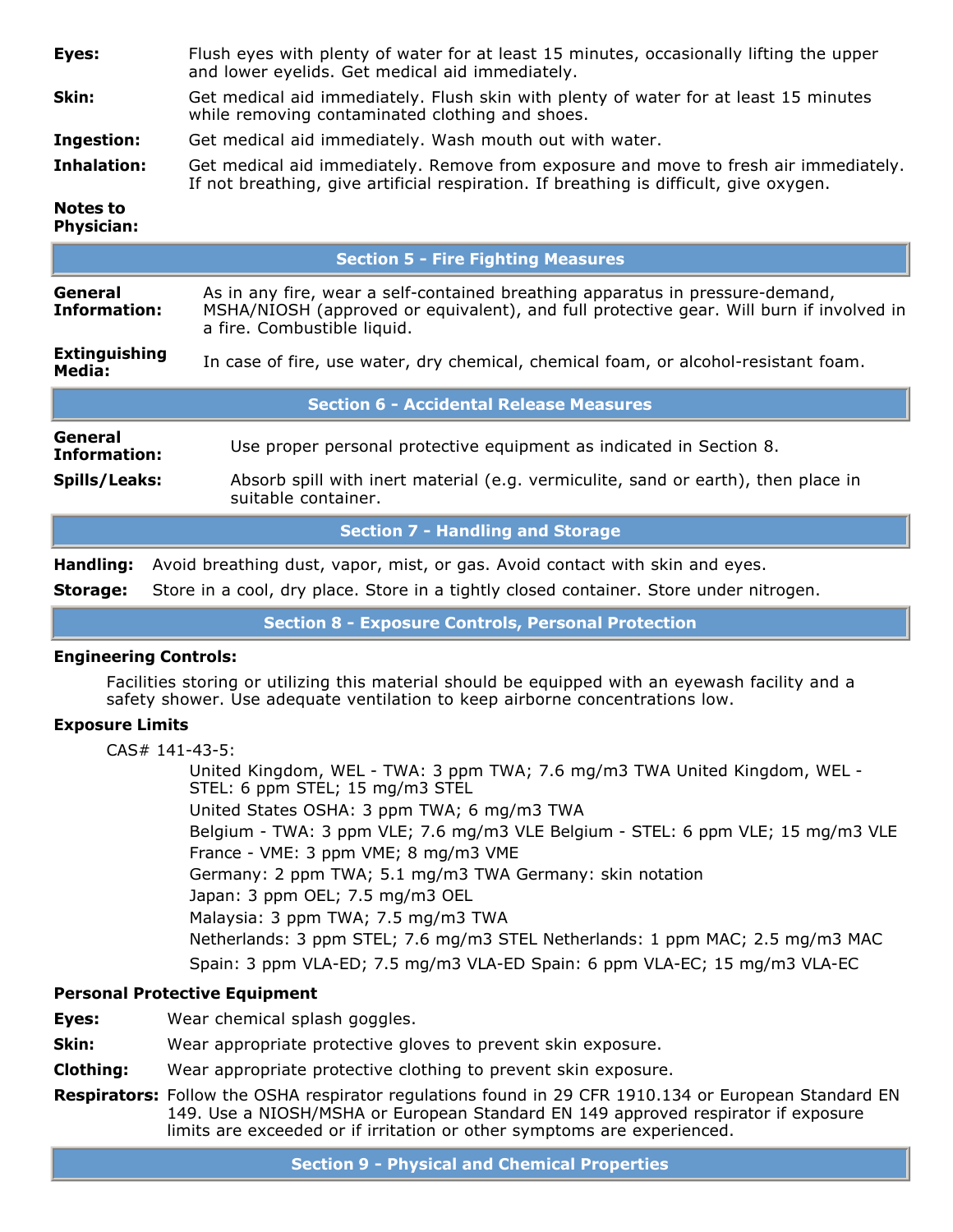| <b>Physical State: Clear liquid</b>                            |                                                     |
|----------------------------------------------------------------|-----------------------------------------------------|
|                                                                | <b>Color:</b> APHA: 15 max                          |
|                                                                | <b>Odor:</b> ammonia-like                           |
|                                                                | pH: Not available                                   |
|                                                                | Vapor Pressure: 0.48mmHq @20 deq C                  |
|                                                                | <b>Viscosity:</b> 24 cP $@20$ deg C                 |
|                                                                | <b>Boiling Point:</b> 170 deg C @760mmHg (338.00°F) |
| <b>Freezing/Melting Point:</b> 10.3 deg C ( $50.54^{\circ}F$ ) |                                                     |
| <b>Autoignition Temperature:</b> 450 deg C (842.00 deg F)      |                                                     |
|                                                                | <b>Flash Point:</b> 85 deg C ( $185.00$ deg F)      |
| <b>Explosion Limits: Lower: 5.5 Vol %</b>                      |                                                     |
| <b>Explosion Limits: Upper: 17 Vol %</b>                       |                                                     |
| <b>Decomposition Temperature: Not available</b>                |                                                     |
| <b>Solubility in water: Miscible</b>                           |                                                     |
| <b>Specific Gravity/Density: 1.012</b>                         |                                                     |
| Molecular Formula: C2H7NO                                      |                                                     |
| <b>Molecular Weight: 61.08</b>                                 |                                                     |
|                                                                |                                                     |

|                                             | <b>Section 10 - Stability and Reactivity</b>                                                             |                                                                                                                        |                                                                                                                                                                                                      |                                                                               |                                       |  |  |
|---------------------------------------------|----------------------------------------------------------------------------------------------------------|------------------------------------------------------------------------------------------------------------------------|------------------------------------------------------------------------------------------------------------------------------------------------------------------------------------------------------|-------------------------------------------------------------------------------|---------------------------------------|--|--|
| <b>Chemical Stability:</b>                  |                                                                                                          | Stable under normal temperatures and pressures. Air sensitive.<br>Hygroscopic: absorbs moisture or water from the air. |                                                                                                                                                                                                      |                                                                               |                                       |  |  |
|                                             | <b>Conditions to Avoid:</b>                                                                              |                                                                                                                        | water.                                                                                                                                                                                               | Incompatible materials, light, exposure to air, exposure to moist air or      |                                       |  |  |
|                                             | <b>Incompatibilities with Other</b><br><b>Materials</b>                                                  |                                                                                                                        | Oxidizing agents, acids, acid chlorides, aluminum, anhydrides, copper,<br>galvanized iron.                                                                                                           |                                                                               |                                       |  |  |
|                                             | <b>Hazardous Decomposition</b><br><b>Products</b>                                                        |                                                                                                                        | Nitrogen oxides, carbon monoxide, carbon dioxide.                                                                                                                                                    |                                                                               |                                       |  |  |
|                                             | <b>Hazardous Polymerization</b>                                                                          |                                                                                                                        | Has not been reported.                                                                                                                                                                               |                                                                               |                                       |  |  |
|                                             | <b>Section 11 - Toxicological Information</b>                                                            |                                                                                                                        |                                                                                                                                                                                                      |                                                                               |                                       |  |  |
|                                             | CAS# 141-43-5: KJ5775000<br><b>RTECS#:</b>                                                               |                                                                                                                        |                                                                                                                                                                                                      |                                                                               |                                       |  |  |
|                                             | LD50/LC50:                                                                                               | RTECS:                                                                                                                 | CAS# 141-43-5: Draize test, rabbit, eye: 250 ug Severe;<br>Oral, mouse: $LD50 = 700$ mg/kg;<br>Oral, rabbit: $LD50 = 1$ gm/kg;<br>Oral, rat: LD50 = $1720$ mg/kg;<br>Skin, rabbit: $LD50 = 1$ mL/kg; |                                                                               |                                       |  |  |
|                                             | <b>Carcinogenicity:</b><br>Ethanolamine - Not listed as a carcinogen by ACGIH, IARC, NTP, or CA Prop 65. |                                                                                                                        |                                                                                                                                                                                                      |                                                                               |                                       |  |  |
|                                             | Other:<br>See actual entry in RTECS for complete information.                                            |                                                                                                                        |                                                                                                                                                                                                      |                                                                               |                                       |  |  |
| <b>Section 12 - Ecological Information</b>  |                                                                                                          |                                                                                                                        |                                                                                                                                                                                                      |                                                                               |                                       |  |  |
| <b>Ecotoxicity:</b><br>Not available        |                                                                                                          |                                                                                                                        |                                                                                                                                                                                                      |                                                                               |                                       |  |  |
| <b>Section 13 - Disposal Considerations</b> |                                                                                                          |                                                                                                                        |                                                                                                                                                                                                      |                                                                               |                                       |  |  |
|                                             |                                                                                                          |                                                                                                                        |                                                                                                                                                                                                      | Dispose of in a manner consistent with federal, state, and local regulations. |                                       |  |  |
|                                             |                                                                                                          |                                                                                                                        |                                                                                                                                                                                                      | <b>Section 14 - Transport Information</b>                                     |                                       |  |  |
|                                             | <b>Shipping Name:</b>                                                                                    |                                                                                                                        | <b>IATA</b><br><b>ETHANOLAMINE</b>                                                                                                                                                                   | <b>IMO</b><br><b>ETHANOLAMINE</b>                                             | <b>RID/ADR</b><br><b>ETHANOLAMINE</b> |  |  |